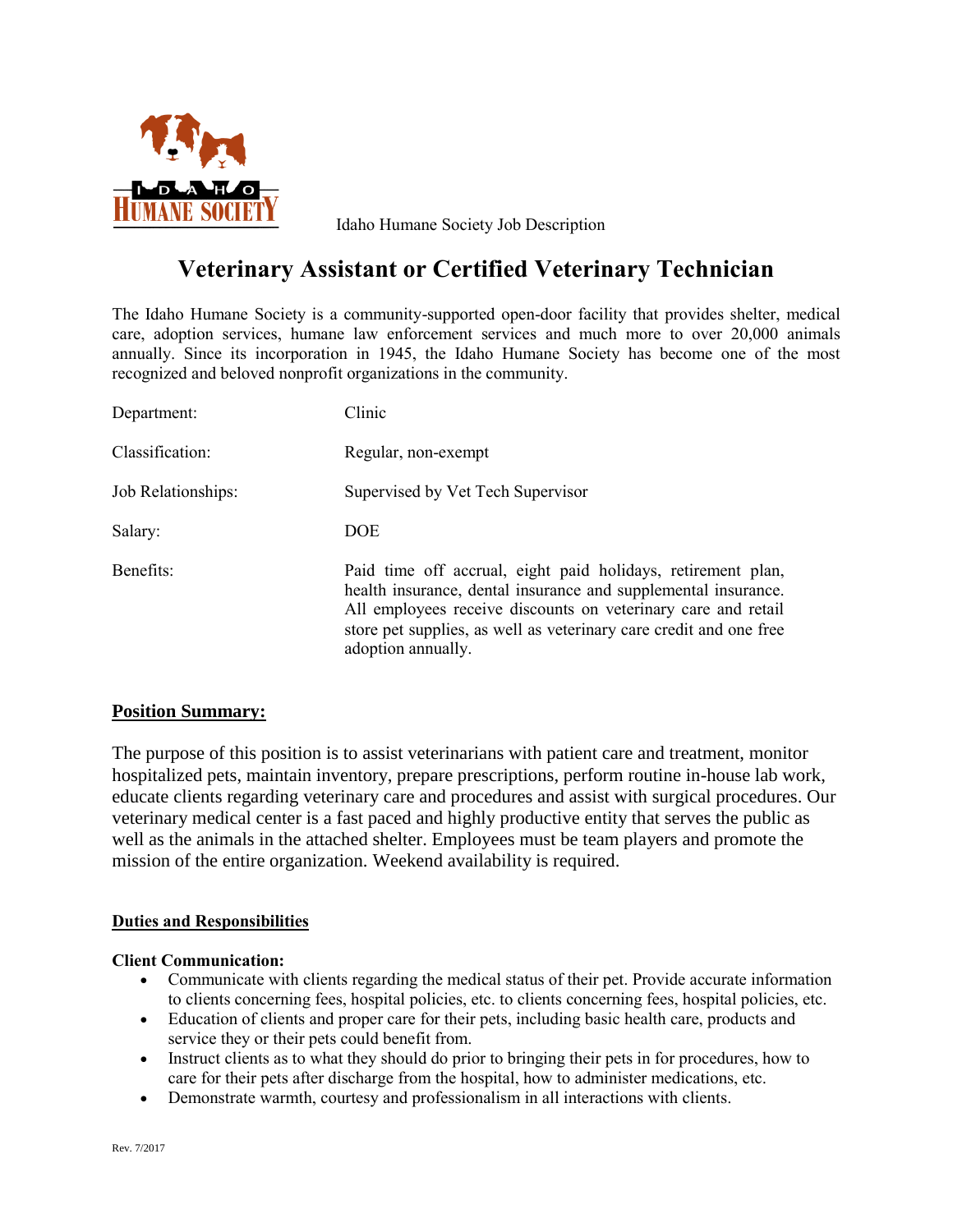Knowledge from admission to discharge and cashiering out out-patient and hospitalized patients, patient folders, vaccine schedules, other front desk procedures in order to assist receptionists.

## **Animal Handling**

- Restrain animals in a safe, efficient and compassionate manner during examinations and procedures.
- Assist with moving animals throughout the hospital. Cage and remove animals as needed.
- Exercise compassion and care in all interactions with patients. Know how to properly handle difficult or contentious animals.

## **Assist Veterinarians / Exam Room Protocol**

- Follow established procedures in order to assist veterinarians with examinations and facilitate the flow of clients and patients through the out-patient clinic. Consult with veterinarians on a daily basis to plan each day's activities. Keep doctors apprised of potential problems, discussions with clients and the overall flow of urgent and emergency cases.
- Review medical records and notes made by the admitting receptionist in order to discern the nature of the visit and any tests or procedures that may be needed.
- Greet clients and escort them and their pets into an exam room. Place the patient on the exam table and prepare for the doctor to enter the room. Obtain base information (weight, temperature, etc.) on the pet.
- Discuss with the client the reason for the visit, any symptoms or problems being experienced, and any procedures that may need to be done (i.e. vaccinations, fecal or heartworm tests, etc.). Utilize a pre-exam checklist to ensure that all medical needs are covered.
- Obtain any lab samples that may be needed from the pet. Utilize a fecal loop when necessary. Anticipate and prepare any medications or vaccines the doctor will need to treat the patient.
- Notify the veterinarian when patients in the exam room are ready to be seen. Advise the veterinarian of the information already known such as the nature of the visit, preventive procedures due, tests that are to be run, etc. Assist the veterinarian within the exam room by restraining the animal, preparing forms, obtaining instruments, etc. Remain in the exam room until excused by the doctor.
- Perform any lab work that may be needed or make sure that lab work is performed by another team member while the patient is still in the exam room.
- Ensure all procedures rendered during the visit are documented for proper billing. Ensure that all vaccinations, procedures, notes, etc. have been documented in the medical record.
- Escort the client and patient to the front desk and give the medical record and patient visit form to the receptionist for client receipting. Prepare and clean the exam room for the next visit.

#### **Laboratory Procedures and Radiographs**

- Accurately perform routine in-house laboratory procedures. Appropriately prepare and handle specimens.
- Prepare specimens for outside laboratory. Obtain results from the lab over the phone, fax or email and forward to doctor. Ensure that clients have been notified of the results and assist in scheduling any additional treatment necessary. Record all necessary information in the lab notebook.
- Monitor lab supplies and notify inventory manager when lab supplies are needed.
- Properly, label, take and maintain radiographs following proper safety procedures.

#### **Veterinary Procedures**

- Perform routine suture removals, nail trims, and weight checks. Apply bandages and splints.
- Sterilize instruments.
- Prep patients for procedures.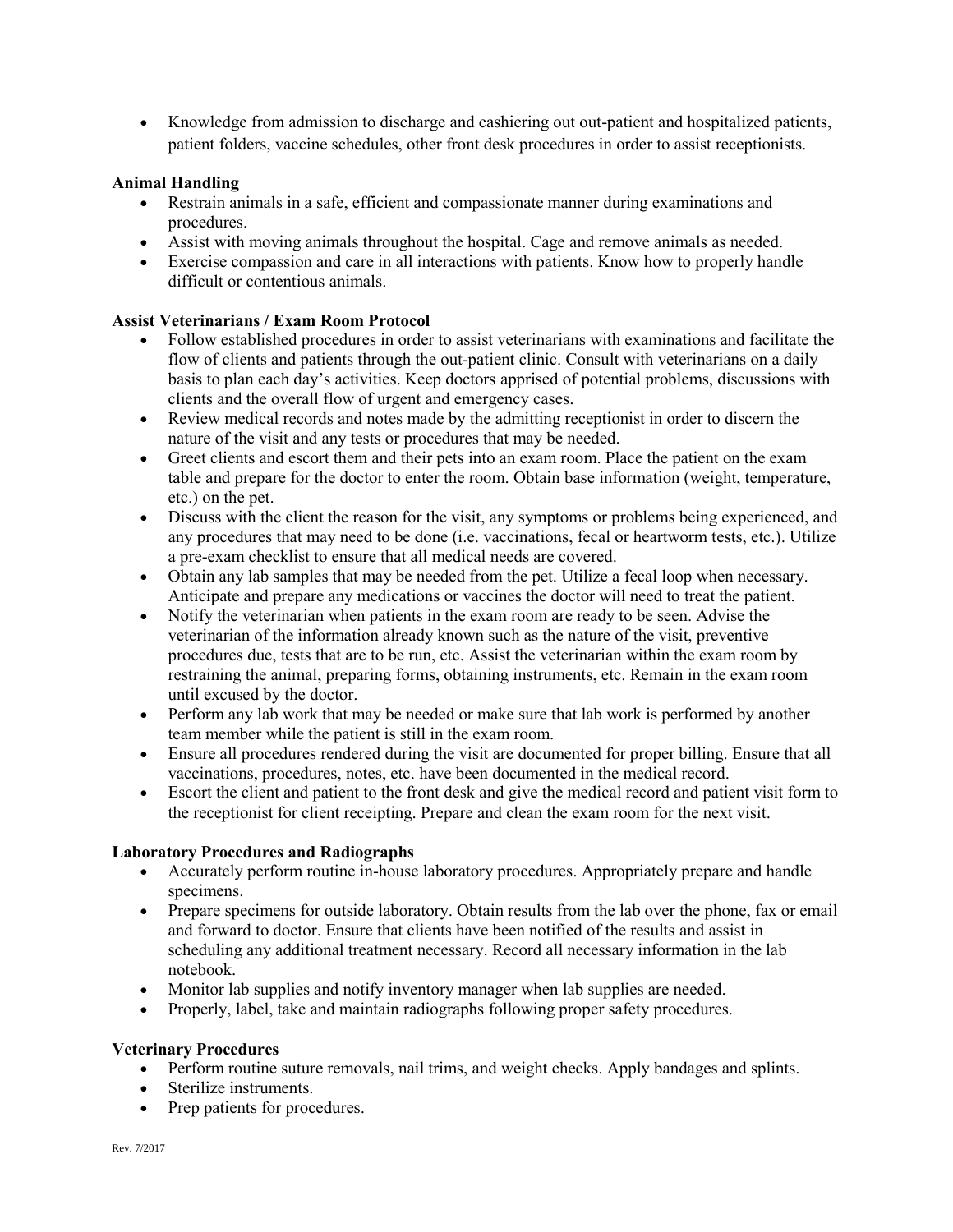- Give injections as directed intravenous, intramuscular and subcutaneous.
- Examine patients for fleas, skin problems, and other obvious problems.

#### **Marketing and Client Education**

- Educate clients regarding preventive medicine and vaccination requirements. Recommend laboratory procedures, such as pre-anesthetic profiles, fecals, urinalysis, heartworm checks, FeLV testing, etc.
- Promote the organization's products, programs and services. Educate clients about products appropriate for their pet's condition.
- Give clients handouts and educational materials to take home to further their understanding of veterinary issues.

#### **Preparing Medications**

- Accurately dispense prescription medications. Prepare prescription labels and appropriately package medications.
- Document controlled drugs in the appropriate log anytime a controlled drug is used.
- Ensure that medications are added to the patient's record and appropriately charged to the client.

#### **Safety**

- Follow OSHA guidelines concerning safety and handling of hazardous materials.
- Follow established hospital safety guidelines regarding radiographs, controlled drugs, animal handling, etc.

#### **Physical Plant Maintenance**

- Clean and straighten exam rooms, treatment and lab areas. Restock exam rooms with supplies as needed. Assist other staff members to keep the public areas of the practice clean and well maintained.
- Clean and maintain all medical equipment as required.
- General cleaning of public and employee areas, building and yard maintenance to maintain clean, odor-free, and attractive environment; housekeeping and laundry duties for all areas.
- Unpacking, labeling and stocking of hospital supplies, ordering, purchasing and stocking of cleaning and office supplies

#### **Surgical Assistance**

- Provide support to the surgical team by coordinating, preparing and participating in surgical and post-surgical monitoring.
- Assist veterinarians during surgical procedures.
- Administer intravenous fluid therapy, monitor vital signs and oxygen saturation. Place and maintain a urinary catheter.
- Transport animals to other areas of the hospital, fill post-surgical prescriptions, assist in entering charges, and other various duties related to surgery.

#### **Hospitalized Patient Care**

- Ensure that each hospitalized patient has a treatment chart and that all treatments and observations are properly recorded. Know who the patient's doctor and technician are so you can communicate with them regarding patient care.
- Assist with morning rotations of animals in kennel as needed. Ensure that all animals receive needed medication. Treat routine surgical patients from the previous day. Maintain any treatments requested by the doctor and document all services rendered.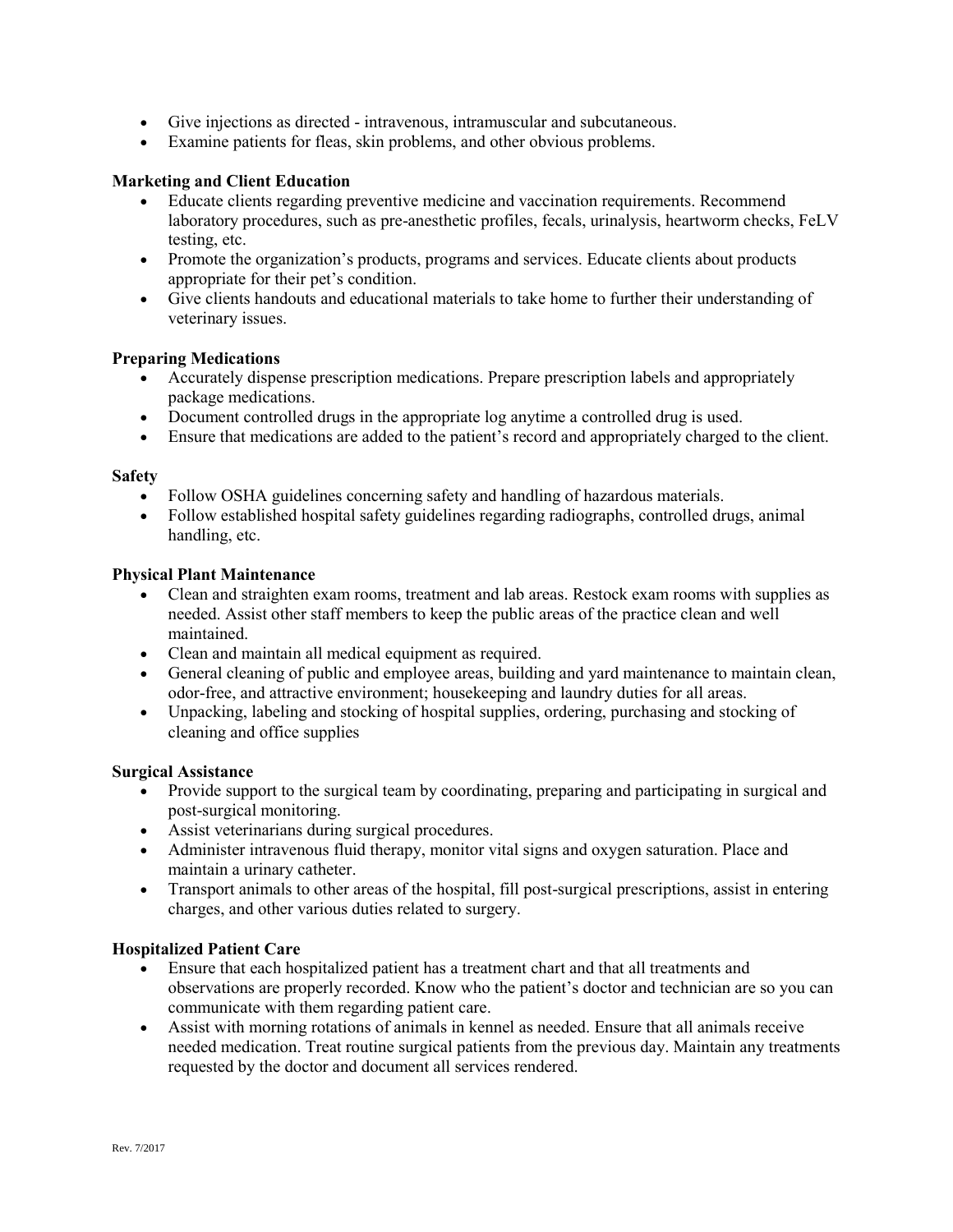Care of boarding and hospitalized animals including cage cleaning, exercising, feeding, observation for signs of illness, parasites and disease control, laundry, bathing and dipping procedures, keeping animals clean.

## **Veterinary Knowledge**

- Exercise appropriate veterinary medical knowledge. Utilize in-house educational materials and continuing education provided by the hospital.
- Exercise knowledge of the hospital's programs, products and services.
- Attend and actively participate in "lunch and learns" and other client education programs.
- Maintain state-required continuing education requirements.

## **Qualifications**

- Required:
	- o Prior experience in animal care.
	- o Excellent interpersonal and organizational skills, as well as the ability to work well in a fast-paced environment and handle multiple tasks at once.
	- o Strong communication skills and ability to maintain a positive and professional demeanor with clients, patients, and other staff members.
	- o Knowledge of basic veterinary practices, procedures and terminology.
	- o Must have patience with frightened animals and basic understanding of animal behavior, while working with all species without bias.
	- o Demonstrate initiative and teamwork in everyday duties by seeking other work to do during slack times, assisting other employees within the practice, and filling in for other employees as needed.
	- o Sincere interest in IHS mission and vision.
- Desired:
	- o Prior experience as a veterinary technician.
- Education/Training
	- o High school diploma/ G.E.D.
	- o Education equivalent to two years of college (pre-veterinary curriculum) or Licensed Veterinary Technician, three years of recent experience in veterinary practice with increasing responsibilities, or technical school training preferred.

# **Working Conditions**

Work is performed in an animal shelter and animal clinic. Potential for exposure to environmental factors such as temperature variations, high noise levels, zoonotic diseases, animal waste, hazardous chemicals or chemical materials requiring OSHA Material Safety Data Sheets, anesthetics, sharp objects and potential hostile persons and/or dangerous and fractious animals.

## **Mental, Physical and Communications Demands**

The physical demands described here are representative of those that must be met by an employee to successfully perform the essential functions of this job. Reasonable accommodations may be made to enable individuals with disabilities to perform the essential functions.

Ability to stay standing or active during entire shift.